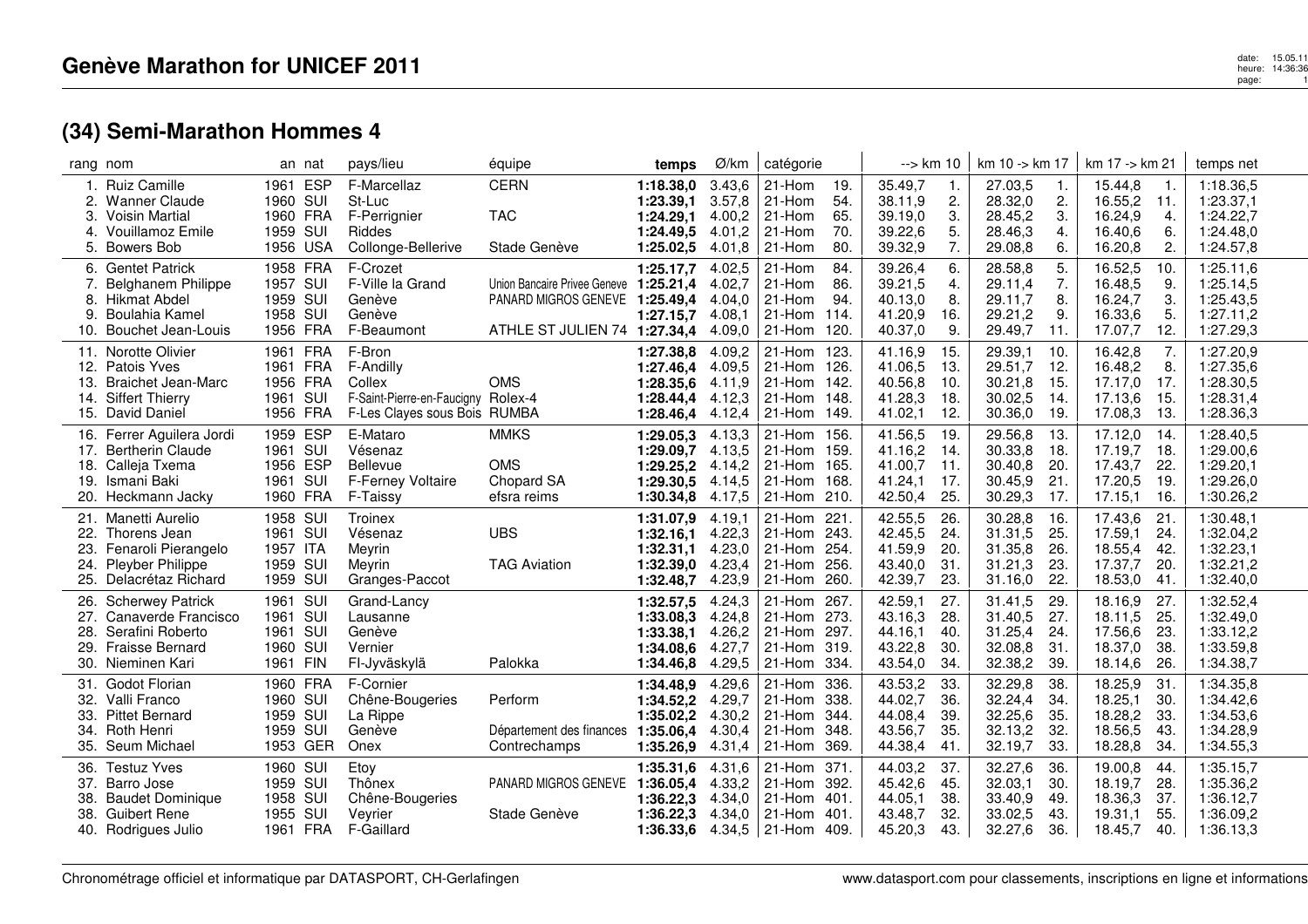|                          | rang nom                                                                                                      |                                                          | an nat | pays/lieu                                                                              | équipe                                                                           | temps                                                         | Ø/km                                           | catégorie                                                                                        | --> km 10                                                                               | km 10 -> km 17                                                                          | km 17 -> km 21                                                                         | temps net                                                     |
|--------------------------|---------------------------------------------------------------------------------------------------------------|----------------------------------------------------------|--------|----------------------------------------------------------------------------------------|----------------------------------------------------------------------------------|---------------------------------------------------------------|------------------------------------------------|--------------------------------------------------------------------------------------------------|-----------------------------------------------------------------------------------------|-----------------------------------------------------------------------------------------|----------------------------------------------------------------------------------------|---------------------------------------------------------------|
| 42.<br>43.<br>44.        | 41. Enriquez Gérardo<br>Dos Santos Carlos<br><b>Barney Stephen</b><br>Costa Michel<br>45. Metais Dominique    | 1959 MEX<br>1961 FRA<br>1961 GBR<br>1960 FRA<br>1960 FRA |        | Vessy<br>F-Morestel<br>Petit-Lancy<br>F-Douvaine<br>F-Gex                              | <b>OMS</b>                                                                       | 1:37.30,5<br>1:37.36.3<br>1:37.40.9<br>1:37.51,6<br>1:37.58,6 | 4.37,2<br>4.37,5<br>4.37,7<br>4.38,2<br>4.38,6 | 21-Hom 454.<br>21-Hom<br>457.<br>21-Hom<br>458.<br>21-Hom<br>-471.<br>21-Hom<br>474.             | 46.01,5<br>48.<br>47.34,6<br>63.<br>43.20,8<br>29.<br>22.<br>42.11,8<br>45.25,8<br>44.  | 33.01,2<br>-42.<br>31.41,3<br>28.<br>33.32,7<br>46.<br>34.03,2<br>50.<br>33.29,8<br>45. | 18.27,8<br>32.<br>18.20,4<br>-29.<br>20.47,4<br>-91.<br>21.36,6 112.<br>19.03,0<br>45. | 1:37.07,8<br>1:36.17,3<br>1:37.30,5<br>1:37.47,7<br>1:37.54,1 |
| 46.<br>48.<br>49.        | Angulo Salomon<br>47. Slooves Robert<br>Peschot Regis<br>Nunes Antonio<br>50. Gnetti Carlo                    | 1961 SUI<br>1961 NED<br>1956 FRA<br>1957 POR<br>1961 ITA |        | Genève<br>Plan-les-Ouates<br>F-Annecy le Vieux<br>Cologny<br>I-Arcore (MB)             | <b>ONUSIDA</b><br>Merck Serono - Rubis<br><b>AHSA</b><br><b>AVG</b><br>Vimercate | 1:38.08,9<br>1:38.38,2<br>1:38.46.6<br>1:39.07,7<br>1:39.10,3 | 4.39,0<br>4.40,4<br>4.40,8<br>4.41,8<br>4.42,0 | 21-Hom<br>483.<br>513.<br>21-Hom<br>519.<br>21-Hom<br>21-Hom<br>544.<br>21-Hom<br>551            | 46.55,5<br>55.<br>46.17,6<br>50.<br>47.<br>46.01,2<br>46.17,4<br>49.<br>45.45,3<br>46.  | 32.42,5<br>40.<br>33.16,5<br>44.<br>53.<br>34.07,4<br>33.36,7<br>48.<br>34.10,9<br>56.  | 18.30,9<br>35.<br>19.04,1<br>46.<br>39.<br>18.38,0<br>19.13,6<br>48.<br>19.14,1<br>49. | 1:37.31,3<br>1:38.02,0<br>1:38.39,9<br>1:38.42,8<br>1:39.06,5 |
| 54.<br>55.               | 51. Brugeaud Benoit<br>52. Schneider Pierre<br>53. Mekonen Desta<br>Zahno Paul<br>Simmonds Michael            | 1959 FRA<br>1953 SUI<br>1952 SUI<br>1961 SUI<br>1958 GBR |        | Vissoie<br>Genève<br>Founex<br>Villars-sur-Glâne<br>Carouge GE                         | Geneva Triathlon                                                                 | 1:39.20,8<br>1:40.22,1<br>1:40.29.9<br>1:40.30,9<br>1:40.59,1 | 4.42,5<br>4.45,4<br>4.45,7<br>4.45,8<br>4.47,1 | 21-Hom<br>560.<br>606.<br>21-Hom<br>615.<br>21-Hom<br>21-Hom<br>616.<br>21-Hom<br>633.           | 44.44,4<br>42.<br>46.32,3<br>52.<br>46.20,2<br>51.<br>46.34,7<br>53.<br>47.11,9<br>57.  | 34.09,6<br>54.<br>34.05,6<br>51<br>34.19,7<br>58.<br>34.39,5<br>62.<br>34.18,8<br>57.   | 20.26,8<br>79.<br>19.44,2<br>59.<br>19.50,0<br>63.<br>50.<br>19.16,7<br>19.28,4<br>54. | 1:39.03,0<br>1:39.55,1<br>1:40.01,6<br>1:40.25,4<br>1:40.13,8 |
| 56.<br>57.<br>58.<br>59. | <b>Compte Philip</b><br>van Mourik Gert Jan<br><b>Behets Marc</b><br>Lobmaier Ivo<br>60. Ricci Florian        | 1955 USA<br>1959 NED<br>1955 BEL<br>1960 GER<br>1960 SUI |        | USA-Westbury<br>NL-Rotterdam<br><b>B-Spontin</b><br>Genève<br><b>F-Ferney Voltaire</b> | Scherler SA                                                                      | 1:40.59,9<br>1:42.13,8<br>1:42.21,1<br>1:42.47,6<br>1:42.48,1 | 4.47.1<br>4.50,7<br>4.51,0<br>4.52,3<br>4.52,3 | 21-Hom<br>634.<br>21-Hom<br>688.<br>690.<br>21-Hom<br>21-Hom<br>708.<br>21-Hom<br>709.           | 49.33,0<br>85.<br>78.<br>48.58,9<br>48.13,0<br>68.<br>48.56,3<br>77.<br>47.23,7<br>58.  | 32.55,2<br>41.<br>33.33,1<br>47.<br>34.07,1<br>52.<br>34.31,4<br>60.<br>35.29,4<br>71.  | 18.31,7<br>36.<br>19.41,8<br>58.<br>20.01,0<br>71.<br>19.19,9<br>51<br>19.55,0<br>67.  | 1:39.28,4<br>1:41.23,3<br>1:41.26,0<br>1:42.07,7<br>1:42.22,3 |
| 61.<br>63.<br>64.<br>65. | Noël Philippe<br>62. Shade John<br>Canon Jean-Francois<br><b>Tanzilli Thierry</b><br><b>Beuchat Jacques</b>   | 1959 SUI<br>1960 GBR<br>1955 FRA<br>1959 FRA<br>1955 SUI |        | Thônex<br>Genthod<br><b>F-Cranves Sales</b><br>F-Montrouge<br><b>Bernex</b>            | Budokan-Vernier<br>La Foulée d'Annemasse<br><b>CASC CAVB</b>                     | 1:42.51,8<br>1:42.53.0<br>1:43.09,8<br>1:43.37,2<br>1:43.48,0 | 4.52,5<br>4.52,5<br>4.53,3<br>4.54,6<br>4.55,1 | 21-Hom<br>712.<br>21-Hom<br>714.<br>731.<br>21-Hom<br>754.<br>21-Hom<br>21-Hom<br>762.           | 47.36,1<br>64.<br>71.<br>48.43,8<br>47.00,4<br>56.<br>47.33,1<br>62.<br>48.47,9<br>74.  | 35.27,3<br>70.<br>35.01,1<br>65.<br>67.<br>35.20,1<br>35.31,5<br>73.<br>35.00,1<br>64.  | 19.48,4<br>61.<br>19.08,1<br>47.<br>20.49,3<br>93.<br>20.32,6<br>82.<br>20.00,0<br>69. | 1:42.11,2<br>1:42.22,3<br>1:42.53,6<br>1:43.28,5<br>1:42.59,6 |
| 66.<br>67.<br>68.<br>69. | Helfenberger Jean-Claude<br>Müggler Bruno<br><b>Brown Gerald</b><br><b>Barnes Michael</b><br>70. Cadet Alain  | 1958 SUI<br>1959 SUI<br>1959 GBR<br>1958 CAD<br>1956 FRA |        | Châtelaine<br>Carouge GE<br>Nvon<br>F-Prevessin Moens<br>F-La Balme de Sillingy        | Julius Baer                                                                      | 1:43.50,5<br>1:43.59.3<br>1:44.10,5<br>1:44.35.4<br>1:44.49.4 | 4.55,2<br>4.55,7<br>4.56,2<br>4.57,4<br>4.58,0 | 21-Hom<br>763.<br>21-Hom<br>769.<br>781.<br>21-Hom<br>21-Hom<br>799.<br>21-Hom<br>809.           | 48.52,0<br>75.<br>54.<br>46.42,2<br>50.20,4<br>93.<br>49.26,0<br>83.<br>70.<br>48.30,0  | 34.58,0<br>63.<br>36.32,0<br>94.<br>55.<br>34.10,5<br>35.20,9<br>68.<br>66.<br>35.15,6  | 20.00,5<br>70.<br>20.45,1<br>89.<br>19.39,6<br>57.<br>19.48,5<br>62.<br>99.<br>21.03,8 | 1:43.07,4<br>1:43.36,8<br>1:43.14.4<br>1:43.56,9<br>1:44.07,8 |
| 73.                      | 71. Echard Pascal<br>72. Leon Paul<br>Schonenberger Paul<br>74. Maytain Christian<br>75. Curran Joseph        | 1959 SUI<br>1958 SUI<br>1960 SUI<br>1957 SUI<br>1959 IRL |        | Bernex<br>Bernex<br>Vernier<br>Perly<br>Perly                                          | Perform                                                                          | 1:45.01,0<br>1:45.12.1<br>1:45.29.0<br>1:45.36,3<br>1:45.39,8 | 4.58,6<br>4.59.1<br>4.59,9<br>5.00,2<br>5.00,4 | 21-Hom<br>819.<br>829.<br>21-Hom<br>21-Hom<br>848.<br>21-Hom<br>855.<br>856.<br>21-Hom           | 48.25,4<br>69.<br>97.<br>50.38,7<br>49.33,5<br>86.<br>47.32,3<br>61.<br>50.54,7<br>101. | 36.05,3<br>83.<br>34.31,4<br>60.<br>35.34,8<br>74.<br>36.48,3 101.<br>34.27,0<br>59.    | 20.30,3<br>81<br>72.<br>20.02,0<br>20.20,7<br>77.<br>21.15,7<br>105.<br>75.<br>20.18,1 | 1:44.39,9<br>1:43.55,7<br>1:44.29,5<br>1:45.05,9<br>1:44.29,4 |
| 78.                      | 76. Leitner Erwin<br>77. Minten Peter<br><b>Buret Roger</b><br>79. Devanthey Pierre<br>80. Wavre Pierre-Alain | 1959 SUI<br>1960 SUI<br>1956 SUI<br>1958 SUI<br>1958 SUI |        | Anières<br>Confignon<br>Nyon<br>Le Vaud<br>Bellevue                                    | ubs<br><b>CPMDT</b><br>Chopard SA<br><b>Credit Suisse</b>                        | 1:45.48,5<br>1:45.50.8<br>1:45.56.6<br>1:46.04.3<br>1:46.11.0 | 5.00,8<br>5.00,9<br>5.01.2<br>5.01,6           | 21-Hom<br>864.<br>866.<br>21-Hom<br>21-Hom<br>871.<br>21-Hom<br>879<br>$5.01,9$   21-Hom<br>889. | 48.46,7<br>72.<br>76.<br>48.55,5<br>48.10,0<br>66.<br>50.16,6<br>92.<br>47.31,6<br>60.  | 36.22,7<br>89.<br>36.15,5<br>85.<br>36.57,1<br>102.<br>35.35,0<br>75.<br>37.06,9 105.   | 20.39,1<br>85.<br>20.39,8<br>86.<br>20.49,5<br>94.<br>20.12,7<br>74.<br>21.32,5 111.   | 1:45.15,4<br>1:45.19,2<br>1:45.31,3<br>1:44.46.8<br>1:45.29,9 |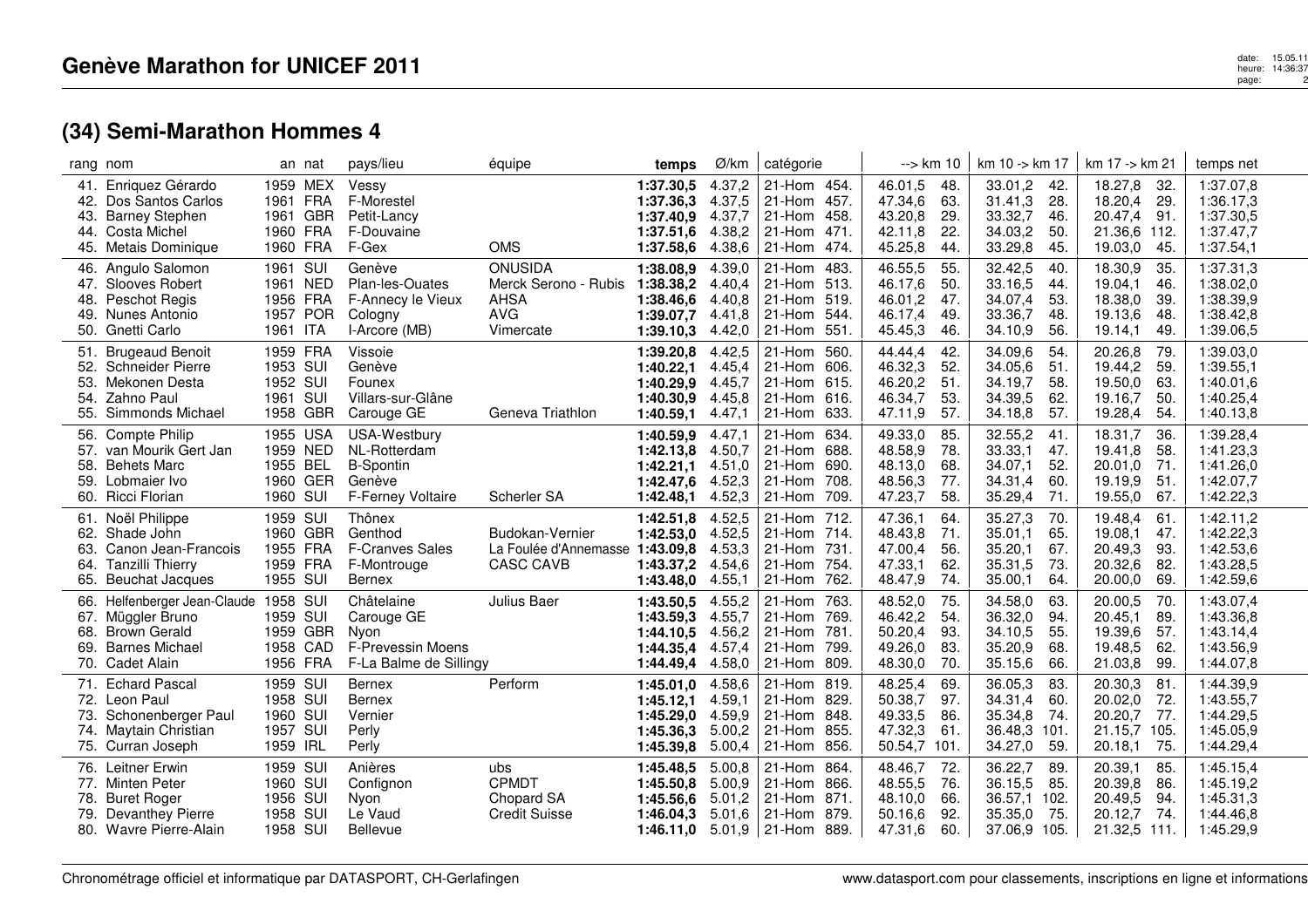|                                 | rang nom                                                                                                                |                                                          | an nat               | pays/lieu                                                                    | équipe                                                                     | temps                                                                         | Ø/km                                           | catégorie                                                                              | --> km 10                                                                              | km 10 -> km 17                                                                         | km 17 -> km 21                                                                         | temps net                                                     |
|---------------------------------|-------------------------------------------------------------------------------------------------------------------------|----------------------------------------------------------|----------------------|------------------------------------------------------------------------------|----------------------------------------------------------------------------|-------------------------------------------------------------------------------|------------------------------------------------|----------------------------------------------------------------------------------------|----------------------------------------------------------------------------------------|----------------------------------------------------------------------------------------|----------------------------------------------------------------------------------------|---------------------------------------------------------------|
| 82.<br>83.<br>84.               | 81. Caseys Jean-Claude<br>Schenkel Christian<br>Nogarède Marc<br>Rota Marco<br>85. Mc Bride Gregory                     | 1954 SUI<br>1958 SUI<br>1958 SUI<br>1959 ITA<br>1954 GBR |                      | Conches<br>Chêne-Bougeries<br>Meyrin<br>I-Bergamo (BG)<br>Crans-près-Céligny |                                                                            | 1:46.13,3<br>1:46.18.7<br>1:46.32,6<br>1:46.42,5<br>1:47.01,8                 | 5.02,0<br>5.02,3<br>5.02.9<br>5.03,4<br>5.04,3 | 21-Hom 892.<br>21-Hom 895.<br>21-Hom 911.<br>21-Hom 919.<br>21-Hom<br>932.             | 49.44,3<br>87.<br>91.<br>50.11,6<br>50.50,6<br>99.<br>49.19,2<br>81.<br>49.54,0<br>88. | 35.47,1<br>77.<br>36.18,9<br>87.<br>81<br>36.04,6<br>36.46,7<br>99.<br>36.27,6<br>90.  | 20.41,9<br>88.<br>19.48,2<br>60.<br>19.37,4<br>56.<br>20.36,6<br>83.<br>20.40,2<br>87. | 1:45.27,2<br>1:45.42,4<br>1:45.41,7<br>1:46.12,6<br>1:46.19,0 |
| 86.<br>87.<br>88.<br>89.<br>90. | Friedli Pierre-Alain<br>Boerjan Robert<br>Lanza Livio<br>Fontanet Stéphane<br>Madrazo Roberto                           | 1955 SUI<br>1961 SUI<br>1961 SUI                         | 1961 NDR<br>1956 MEX | Bernex<br>Troinex<br>Aire-la-Ville<br>Genève<br><b>MEX-Mexico City</b>       | <b>CICR</b>                                                                | 1:47.10,0<br>1:47.18,3<br>1:47.52.1<br>1:47.52.6<br>1:47.58,4                 | 5.04,7<br>5.05,1<br>5.06,7<br>5.06,7<br>5.07,0 | 21-Hom<br>941.<br>950.<br>21-Hom<br>980.<br>21-Hom<br>981.<br>21-Hom<br>21-Hom<br>984. | 48.47,5<br>73.<br>51.58,7<br>117.<br>47.51,5<br>65.<br>52.54,3<br>130.<br>51.19,2 106. | 36.18,9<br>87.<br>35.25,2<br>69.<br>38.01,8 124.<br>35.30,2<br>72.<br>36.16,5<br>86.   | 22.03,6 125.<br>19.54,4<br>66.<br>21.58,8 123.<br>19.28,1<br>53.<br>20.22,7<br>78.     | 1:46.36,6<br>1:44.50,9<br>1:47.35,9<br>1:46.09,5<br>1:47.03,8 |
| 91.                             | <b>Thiemard Bernard</b><br>92. Deltour Frederic<br>93. Leveillé Dominique<br>94. Fischer Thierry<br>95. Lowthian Stuart | 1955 FRA<br>1960 FRA<br>1959 FRA<br>1957 SUI<br>1959 GBR |                      | F-Songeson<br>F-St etienne<br>Genève<br>Genève<br>Mevrin                     | Perform CBS                                                                | 1:48.11,0<br>1:48.16,5<br>1:48.17,0<br>1:48.17.2<br>1:48.24,8                 | 5.07,6<br>5.07,8<br>5.07,9<br>5.07,9<br>5.08,2 | 21-Hom 998.<br>21-Hom 1003.<br>21-Hom 1004.<br>21-Hom 1005.<br>21-Hom 1018.            | 50.51,3 100.<br>52.39,2 125.<br>51.24,9 109.<br>51.27,2 114.<br>50.58,0<br>102.        | 36.30,7<br>91.<br>35.44,7<br>76.<br>35.54,0<br>79.<br>35.52,3<br>78.<br>36.32,8<br>95. | 20.49,0<br>92.<br>19.52,6<br>64.<br>20.58,1<br>98.<br>20.57,7<br>97.<br>20.54,0<br>96. | 1:47.27,1<br>1:47.16,1<br>1:47.11,4<br>1:47.11,5<br>1:47.27,2 |
| 96.<br>98.<br>99.               | Scalzillo Antonio<br>97. Pereira Adelino<br><b>Wicht Denis</b><br>Roux Jean-Bernard<br>100. Simoes Armando              | 1961 ITA<br>1954 SUI<br>1958 SUI<br>1960 SUI             | 1960 POR             | Collonge-Bellerive<br>F-Segny<br>Carouge GE<br>Genève<br>Nyon                | LODH                                                                       | 1:48.38,8<br>1:48.44,3<br>1:49.04.6<br>1:49.13,7<br>1:49.28,4                 | 5.08,9<br>5.09,2<br>5.10,1<br>5.10.6<br>5.11,2 | 21-Hom 1031.<br>21-Hom 1042.<br>21-Hom 1066.<br>21-Hom 1076.<br>21-Hom 1082.           | 47.28,6<br>59.<br>90.<br>50.02,2<br>49.08,4<br>80.<br>49.24,3<br>82.<br>53.19,5 131.   | 38.43,1 139.<br>37.25,8 109.<br>37.13,6 108.<br>37.49,2 118.<br>36.09,4<br>84.         | 22.27,1 141<br>21.16,3 106.<br>22.42,6 149.<br>22.00,2 124.<br>19.59,5<br>68.          | 1:47.59,8<br>1:47.35.1<br>1:48.39,3<br>1:48.35,2<br>1:47.31,5 |
| 101.<br>103.<br>104.            | <b>Dutoit Philippe</b><br>102. Sitbon Alain<br>Torreiro Jose<br><b>Bluche Patrick</b><br>105. Tamman David              | 1958 SUI<br>1956 FRA<br>1952 ESP<br>1959 FRA<br>1961 SUI |                      | Penthalaz<br>F-Charenton le Pont ut & run<br>Genève<br>F-Bogeve<br>Genève    |                                                                            | 1:49.30,6<br>$1:49.39,0$ 5.11,8<br>1:49.42,2<br>1:49.47,0<br>1:49.59,0 5.12,7 | 5.11,4<br>5.11,9<br>5.12,1                     | 21-Hom 1085.<br>21-Hom 1092.<br>21-Hom 1094.<br>21-Hom 1097.<br>21-Hom 1103.           | 51.25,8 111.<br>52.13,2 119.<br>51.22,5 107.<br>49.59,1<br>89.<br>52.41,1 127.         | 36.38,3<br>97.<br>36.00,1<br>80.<br>36.48,0 100.<br>37.56,5 122.<br>36.31,9<br>93.     | 21.26,5 108.<br>21.25,7 107.<br>21.31,7 110.<br>21.51,4 122.<br>90.<br>20.46,0         | 1:48.28,3<br>1:47.04,4<br>1:49.00,9<br>1:49.01,4<br>1:47.36,6 |
| 106.<br>108.<br>109.<br>110.    | Nivot Christophe<br>107. Houdy Eric<br>Imesch Olivier<br>Dodille Philippe<br>Godeau Jean-Michel                         | 1961 FRA<br>1955 SUI<br>1958 SUI<br>1960 FRA<br>1958 FRA |                      | F-Macon<br>F-L'etang la Ville<br>Genève<br>F-Chevilly Larue<br>F-Annemasse   | FORREST Compagnie<br><b>IBM PARIS</b><br>sarita team<br>CASC Val de Bièvre | 1:50.08,5<br>1:50.08,9<br>1:50.14,7<br>1:50.15,7<br>1:50.17,2                 | 5.13,1<br>5.13,2<br>5.13,4<br>5.13,5<br>5.13,6 | 21-Hom 1111.<br>21-Hom 1112.<br>21-Hom 1114.<br>21-Hom 1115.<br>21-Hom 1119.           | 52.54,2 129.<br>51.19,1<br>105.<br>49.31,7<br>84.<br>51.27,9<br>115.<br>50.28,8<br>94. | 36.46,1<br>98.<br>37.13,2 107.<br>37.45,9 116.<br>37.11,0 106.<br>37.37,9 114.         | 20.28,2<br>-80.<br>21.36,6 112.<br>22.57,1 154.<br>21.36,8 115.<br>22.10,5 131.        | 1:48.34,6<br>1:49.20,2<br>1:49.48,7<br>1:49.19,3<br>1:49.22,5 |
| 111.                            | Perret Henry<br>112. Rodenas Claude<br>113. Matzinger Philippe<br>114. Oriol Jean-Louis<br>115. Migeon Bernard          | 1953 FRA<br>1960 SUI<br>1957 FRA<br>1960 FRA             | 1957 ARG             | Argentine<br>F-Groisy<br>Versoix<br>Crans-près-Céligny<br>F-Macon            | Implenia<br>Swisscom<br><b>CARTIER</b><br>FORREST Compagnie                | 1:50.26,8<br>1:50.30.8<br>1:50.36,5<br>1:51.02,0<br>1:51.10,0                 | 5.14,0<br>5.14,2<br>5.14,5<br>5.15,7<br>5.16,1 | 21-Hom 1131.<br>21-Hom 1134.<br>21-Hom 1138.<br>21-Hom 1150.<br>21-Hom 1155.           | 54.18,4<br>140.<br>50.36,9<br>95.<br>51.26,4 112.<br>54.33,8<br>143.<br>49.04,6<br>79. | 36.05,2<br>82.<br>37.37,3 113.<br>36.38,1<br>96.<br>37.01,7 104.<br>38.17,9 131.       | 20.03,2<br>-73.<br>22.16,6 136.<br>22.32,0 143.<br>19.26,5<br>52.<br>23.47,5 171.      | 1:48.47,1<br>1:49.29,8<br>1:49.40,8<br>1:48.55,1<br>1:49.37,1 |
|                                 | 116. Slovenski Charles<br>117. Ledermann Serge<br>118. Mugnier Alain<br>119. Briois Eric<br>120. Pagel Andreas          | 1956 IRL<br>1959 SUI<br>1955 FRA<br>1957 FRA             | 1960 GER             | Genève<br>Tannav<br>F-Gex<br>F-St Blaise<br>F-Gex                            | Triathlon Club Genève 1:51.11,0<br>Geneva Triathlon                        | 1:51.31.2<br>1:51.38.3<br>1:51.43,8 5.17,7<br>1:52.04.7 5.18.7                | 5.16,1<br>5.17,1<br>5.17,4                     | 21-Hom 1156.<br>21-Hom 1178.<br>21-Hom 1186.<br>21-Hom 1191.<br>21-Hom 1206.           | 54.46,0<br>147.<br>52.46,7 128.<br>52.36,0 122.<br>48.10,5<br>67.<br>51.00,6 103.      | 36.31,4 92.<br>37.29,4 110.<br>37.48,7 117.<br>40.10.1 157.<br>38.55,4 144.            | 19.53,6<br>65.<br>21.15,1 104.<br>21.13,6 102.<br>23.23,2 160.<br>22.08,7 128.         | 1:50.26,0<br>1:50.36,5<br>1:50.17,4<br>1:50.57,4<br>1:51.24,7 |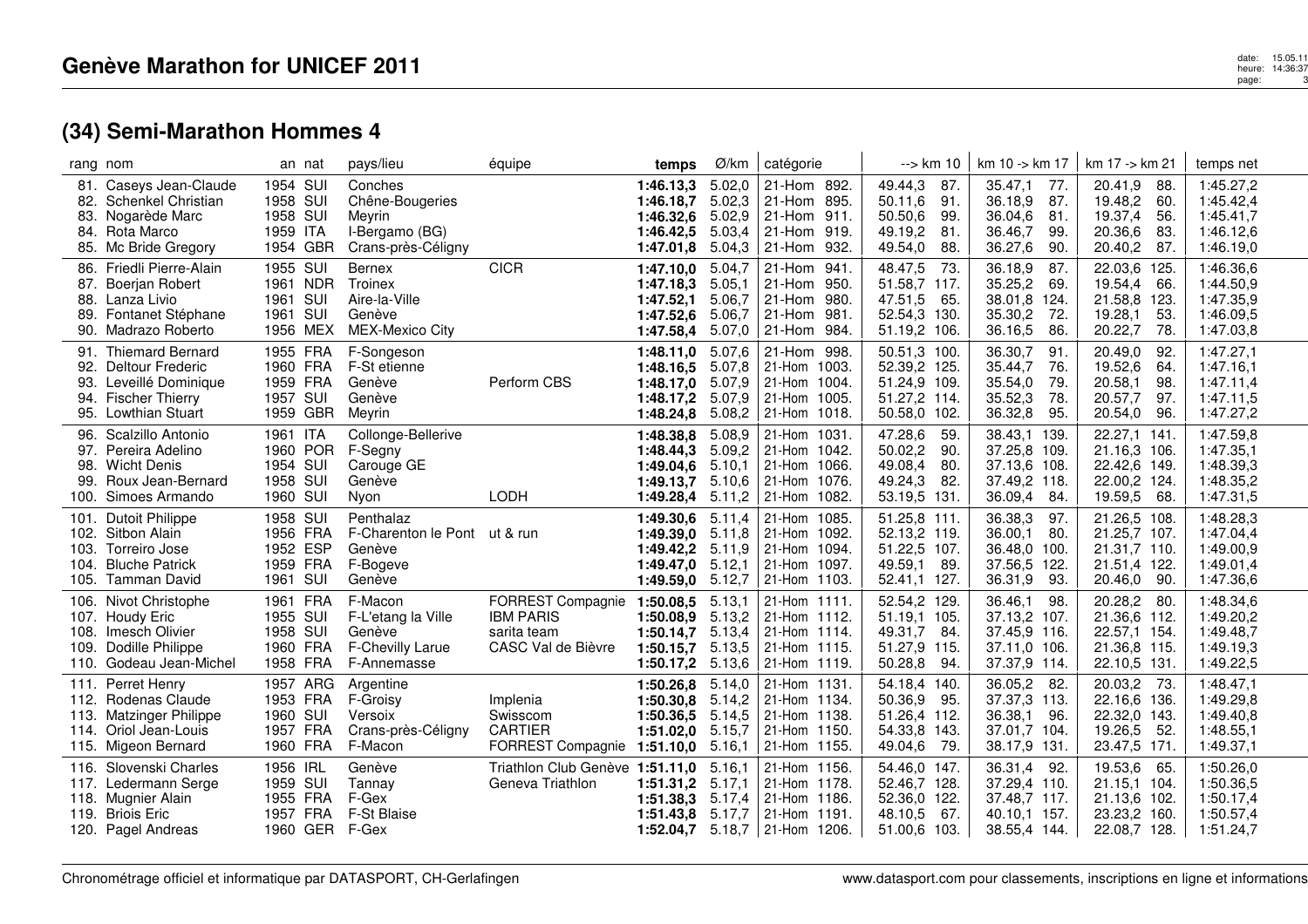|                              | rang nom                                                                                                                          |                                                          | an nat   | pays/lieu                                                                                       | équipe                                                                           | temps                                                                  | Ø/km                                           | catégorie                                                                                         | --> km 10                                                                         | km 10 -> km 17                                                               | km 17 -> km 21                                                                  | temps net                                                     |
|------------------------------|-----------------------------------------------------------------------------------------------------------------------------------|----------------------------------------------------------|----------|-------------------------------------------------------------------------------------------------|----------------------------------------------------------------------------------|------------------------------------------------------------------------|------------------------------------------------|---------------------------------------------------------------------------------------------------|-----------------------------------------------------------------------------------|------------------------------------------------------------------------------|---------------------------------------------------------------------------------|---------------------------------------------------------------|
| 122.<br>124.<br>125.         | 121. Humair Jean-Paul<br><b>Romet Franck</b><br>123. Alazard Patrick<br>Augsburger Daniel<br>Larive Jean-Jacques                  | 1960 SUI<br>1957 SUI<br>1959 FRA<br>1959 SUI<br>1959 FRA |          | Grand-Lancy<br>Genève<br>F-Sannois<br>Genève<br><b>F-Les Rousses</b>                            | ut & run<br>Swisscom                                                             | 1:52.09.5<br>$1:52.19,1$ 5.19,3<br>1:52.45.4<br>1:52.47,2<br>1:52.50,5 | 5.18,9<br>5.20,6<br>5.20,7<br>5.20,8           | 21-Hom 1210.<br>21-Hom 1214.<br>21-Hom 1235.<br>21-Hom 1241.<br>21-Hom 1245.                      | 51.26,7 113.<br>52.19,7 121.<br>53.43,0 135.<br>50.39,3<br>98.<br>52.15,5<br>120. | 38.30,7 135.<br>38.19,5 132.<br>37.49,4 119.<br>38.26,1 133.<br>37.50,7 120. | 22.12,1 132.<br>21.39,9 117.<br>21.13,0 101.<br>23.41,8 168.<br>22.44,3 150.    | 1:50.37,9<br>1:51.18,7<br>1:50.11,1<br>1:51.45,2<br>1:50.16,4 |
| 127.<br>128.<br>129.<br>130. | 126. Geier Markus<br>Morel André<br>Hadorn Max<br>Molin Jac<br>Spreafico Guy                                                      | 1961 GER<br>1952 FRA<br>1955 SUI<br>1957 FRA<br>1954 FRA |          | Plan-les-Ouates<br>Meyrin<br>Morges<br>F-Lucinges<br><b>F-Cranves Sales</b>                     | <b>HSBC</b><br><b>ERI BANCAIRE</b>                                               | 1:53.05,0<br>1:53.25,2<br>1:53.35.0<br>1:53.35,9<br>1:53.58,0          | 5.21,5<br>5.22,5<br>5.22,9<br>5.23,0<br>5.24,0 | 21-Hom 1259.<br>21-Hom 1272.<br>21-Hom 1275.<br>21-Hom 1277.<br>21-Hom 1290.                      | 51.55,0 116.<br>52.37,6 124.<br>52.40,7 126.<br>50.37,9<br>96.<br>52.03,1 118.    | 36.58,8 103.<br>38.43,1 139.<br>38.44,9 141.<br>38.56,6 145.<br>39.30,5 151. | 24.11,2 181.<br>22.04,5 126.<br>22.09.4 129.<br>24.01,4 178.<br>22.24,4 139.    | 1:51.32,5<br>1:52.52,1<br>1:52.59,2<br>1:52.46,8<br>1:53.08,9 |
| 131.                         | Glanville Neil<br>132. Python Patrick<br>133. Caralp Bernard<br>134. Levreau Guy<br>135. van Pamel Lieven                         | 1952 SUI<br>1960 FRA<br>1955 FRA<br>1959 BEL             | 1960 GBR | F-Copponex<br>Hermance<br>F-Thoiry<br>Genève<br>Versoix                                         | SAINT JULIEN EN GENEVOIS                                                         | 1:54.01,2<br>1:54.01,7<br>1:54.16.5<br>1:54.20,9<br>1:54.21,6          | 5.24,2<br>5.24,2<br>5.24,9<br>5.25.1<br>5.25,1 | 21-Hom 1291.<br>21-Hom 1292.<br>21-Hom 1302.<br>21-Hom 1307.<br>21-Hom 1308.                      | 54.22,6 141.<br>54.03,0 138.<br>55.02,4 152.<br>51.25,5 110.<br>53.58,1 137.      | 37.59,1 123.<br>38.08,0 125.<br>38.10,3 126.<br>39.12,5 147.<br>38.13,2 128. | 21.39,5 116.<br>21.50,7 121.<br>21.03,8<br>-99.<br>23.42,9 169.<br>22.10,3 130. | 1:52.13,2<br>1:52.00.8<br>1:52.29,2<br>1:53.34,0<br>1:53.22,1 |
| 136.<br>139.                 | <b>Rieder Claude</b><br>137. Baillard Daniel<br>138. Pachoud André<br>Lindell Ulf<br>140. Manzo Vincenzo                          | 1955 SUI<br>1957 FRA<br>1961 SUI<br>1953 ITA             |          | Carouge GE<br>F-Boege<br><b>Bursins</b><br>1957 SWE Genève<br>Le Lignon                         | Swedish Mission to the UN 1:55.21,1<br>Rolex sport                               | 1:54.32,2<br>1:54.39,2<br>1:54.59,3<br>1:55.38,2 5.28,8                | 5.25,6<br>5.26,0<br>5.26,9<br>5.28,0           | 21-Hom 1315.<br>21-Hom 1317.<br>21-Hom 1320.<br>21-Hom 1340.<br>21-Hom 1348.                      | 52.37,5 123.<br>51.22,8 108.<br>56.36,6 176.<br>56.22,1 172.<br>53.44,7 136.      | 39.21,8 150.<br>37.56,2 121.<br>37.30,0 112.<br>37.29,5 111.<br>40.10,3 158. | 22.32,9 144.<br>25.20,2 197.<br>20.52,7<br>95.<br>21.29,5 109.<br>21.43,2 120.  | 1:53.41,8<br>1:53.49,0<br>1:53.02,1<br>1:52.54,5<br>1:54.49,0 |
| 141.<br>143.<br>144.         | Moore Michael<br>142. Schenk Philippe<br>Desnoux Jean-Marc<br>Rossi Serge<br>145. Furrer Christian                                | 1954 GBR<br>1960 SUI<br>1961 FRA<br>1954 SUI<br>1955 SUI |          | Genève<br>Chêne-Bougeries<br>F-Gaillard<br>La Chaux-de-Fonds<br>Aïre                            | Union Bancaire Privee Geneve<br>CF Compagnie fiduciaire de révision sa 1:56.34,5 | 1:55.48,0<br>1:55.56,2 5.29,6<br>1:56.06,6<br>1:56.33,7                | 5.29,2<br>5.30,1<br>5.31,4<br>5.31,4           | 21-Hom 1356.<br>21-Hom 1364.<br>21-Hom 1374.<br>21-Hom 1393.<br>21-Hom 1395.                      | 54.25,2 142.<br>55.29,6 160.<br>54.46,5 148.<br>53.37,3 134.<br>53.22,9 132.      | 39.16,4 148.<br>38.10,6 127.<br>39.06,5 146.<br>38.33,7 136.<br>38.40,6 138. | 22.06,4 127.<br>22.16,0 135.<br>22.13,6 133.<br>24.22,7 182.<br>24.31,0 185.    | 1:54.08,5<br>1:54.36,1<br>1:54.55,3<br>1:53.30,2<br>1:54.49,4 |
| 146.<br>148.<br>149.<br>150. | Locatelli Jean-Louis<br>147. Zanchi Marc<br>Sanz Y Prast Xavier<br><b>Garcin Patrick</b><br><b>Dunand Christian</b>               | 1952 FRA<br>1959 SUI<br>1960 FRA<br>1960 FRA<br>1957 SUI |          | F-Bossey<br>Pully<br>F-Reignier<br>F-St Egreve<br>F-Vetraz Monthoux                             | PANARD MIGROS GENEVE<br>Totsa Total Oil Trading SA                               | 1:56.38.7<br>1:56.48.5<br>1:57.22,3<br>1:57.23,4<br>1:57.32,6          | 5.31,6<br>5.32,1<br>5.33,7<br>5.33,8<br>5.34,2 | 21-Hom 1401.<br>21-Hom 1404.<br>21-Hom 1427.<br>21-Hom 1428.<br>21-Hom 1436.                      | 54.38,1 145.<br>55.27,1 159.<br>55.13,8 154.<br>57.25,7 181.<br>56.47,1 178.      | 39.46,2 154.<br>38.26,9 134.<br>39.34,9 152.<br>38.16,6 130.<br>38.13,9 129. | 22.14,4 134.<br>22.54,5 153.<br>22.33,6 145.<br>21.41,1 119.<br>22.31,6 142.    | 1:54.32,9<br>1:55.26,9<br>1:55.58,8<br>1:55.16,9<br>1:54.29,5 |
| 151.<br>153.<br>154.<br>155. | <b>Brown Mark</b><br>152. Pertusa Bruno<br>Callioni Oscar<br>Bassoa Ismar Garcez<br><b>Terrasse Pascal</b>                        | 1961 SUI<br>1960 SUI<br>1954 SUI<br>1954 BRA<br>1960 FRA |          | St-Cergue<br>F-Vetraz Monthoux<br>Hermance<br><b>BR-POrto Alegre RS</b><br>F-Notre Dame de Vaux | Paek Fitness                                                                     | 1:58.07,2<br>1:58.17.2<br>1:58.19,9<br>1:58.27,7<br>1:58.29,9          | 5.35,8<br>5.36.3<br>5.36,4<br>5.36,8<br>5.36,9 | 21-Hom 1457.<br>21-Hom 1464.<br>21-Hom 1467.<br>21-Hom 1475.<br>21-Hom 1478.                      | 54.39,4 146.<br>56.48,0 179.<br>54.37,0 144.<br>51.16,9<br>104.<br>1:00.30,7 216. | 40.04,2 155.<br>38.55,2 143.<br>40.26,4 162.<br>40.57,0 175.<br>37.41,1 115. | 23.23,6 161.<br>22.34,0 146.<br>23.16,5 157.<br>26.13,8 209.<br>20.18,1<br>75.  | 1:56.29,7<br>1:55.14,8<br>1:56.19,1<br>1:58.10,3<br>1:56.01,6 |
| 156.<br>157.<br>158.<br>159. | Huttner Jean-Marc<br><b>Botterill Alistair</b><br><b>Rudiak Michael</b><br>Papadimitriou Constantin 1960 SUI<br>160. Sanga Walter | 1958 FRA<br>1959 SUI<br>1960 CAN<br>1956 SUI             |          | F-Haguenau<br>Vandoeuvres<br>Chêne-Bourg<br>Meinier<br>Genève                                   | Procter & Gamble                                                                 | 1:58.32,6<br>1:59.16.0<br>1:59.38.8<br>1:59.48.4                       | 5.37,0<br>5.39,1<br>5.40,2<br>5.40,6           | 21-Hom 1479.<br>21-Hom 1497.<br>21-Hom 1517.<br>l 21-Hom 1522.<br>1:59.53,3 $5.40,9$ 21-Hom 1526. | 55.43,5 163.<br>54.11,2 139.<br>58.28,1 195.<br>55.08.7 153.<br>53.22,9 132.      | 39.44,5 153.<br>41.45,6 190.<br>38.51,7 142.<br>40.55,5 174.<br>40.27,9 163. | 23.04,6 155.<br>23.19,2 158.<br>22.19,0 137.<br>23.44,2 170.<br>26.02,5 208.    | 1:56.39,8<br>1:57.52.7<br>1:56.34,5<br>1:57.26,4<br>1:58.54,6 |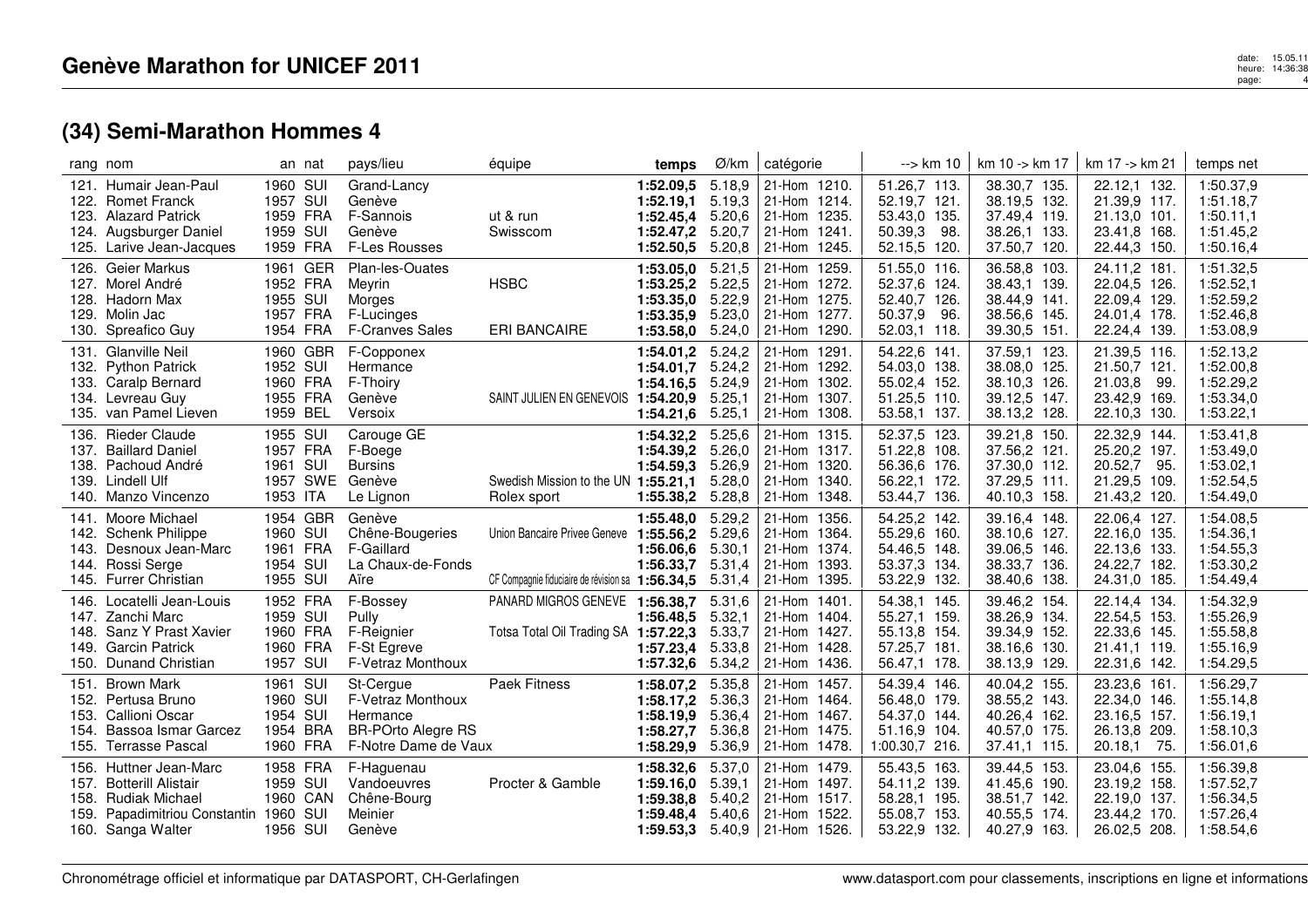|                      | rang nom                                                                                                                               | an nat                                                   | pays/lieu                                                                        | équipe                                                               | temps                                                                | Ø/km                                           | catégorie                                                                                              | --> km 10                                                                      | km 10 -> km 17                                                               | km 17 -> km 21                                                               | temps net                                                     |
|----------------------|----------------------------------------------------------------------------------------------------------------------------------------|----------------------------------------------------------|----------------------------------------------------------------------------------|----------------------------------------------------------------------|----------------------------------------------------------------------|------------------------------------------------|--------------------------------------------------------------------------------------------------------|--------------------------------------------------------------------------------|------------------------------------------------------------------------------|------------------------------------------------------------------------------|---------------------------------------------------------------|
| 163.                 | 161. Paquier Alain<br>162. Montagner Pierre-Yves<br><b>Bouclon Philippe</b><br>164. Perrière René<br>165. Rudaz Henri                  | 1959 SUI<br>1957 FRA<br>1959 FRA<br>1960 FRA<br>1956 SUI | <b>Vex</b><br>Genève<br>F-Thonon les Bains<br><b>F-Cranves Sales</b><br>Laconnex | Swisscom                                                             | 1:59.53,7<br>2:00.04.8<br>2:00.18,2 5.42,0<br>2:00.20,6<br>2:00.24,5 | 5.40,9<br>5.41,4<br>5.42,2<br>5.42,3           | 21-Hom 1529.<br>21-Hom 1538.<br>21-Hom 1545.<br>21-Hom 1548.<br>21-Hom 1552.                           | 59.34,1 205.<br>56.28,7 173.<br>58.33,8 197.<br>56.04,5 168.<br>55.26,3 158.   | 38.38,9 137.<br>40.48,1 168.<br>40.07,7 156.<br>40.25,8 161.<br>41.18,0 186. | 21.40,7 118.<br>22.48,0 151.<br>21.36,7 114.<br>23.50,3 172.<br>23.40,2 167. | 1:57.47,3<br>1:58.18,3<br>1:58.08,6<br>1:58.41,6<br>1:58.31,1 |
|                      | 166. Mohun Charles<br>167. Da Silva Louis Arthur<br>168. Binskin-Barnes Peter<br>169. Michel Martial<br>170. Chaintreuil Jean-Luc      | 1960 AUS<br>1953 FRA<br>1955 GRB<br>1958 SUI<br>1961 FRA | Genève<br>P-Lisboa<br>F-Thoiry<br>Meyrin<br>F-Laize                              | FORREST Compagnie                                                    | 2:00.30,3<br>2:00.37,8<br>2:00.41.4<br>2:00.45.4<br>2:00.52,3        | 5.42,6<br>5.43,0<br>5.43,1<br>5.43,3<br>5.43,7 | 21-Hom 1556.<br>21-Hom 1562.<br>21-Hom 1567.<br>21-Hom 1569.<br>21-Hom 1575.                           | 57.48,1 187.<br>55.45,8 166.<br>54.47,3 149.<br>56.20,9 171.<br>55.33,8 162.   | 40.20,4 159.<br>41.14,3 183.<br>40.58.1 177.<br>41.13,7 181.<br>41.14,9 184. | 22.21,8 138.<br>23.37,7 165.<br>24.56,0 191.<br>23.10,8 156.<br>24.03,6 179. | 1:58.27,8<br>2:00.14,0<br>1:58.55,0<br>1:58.35,9<br>1:59.16,4 |
| 171.                 | Garnier Sylvain<br>172. Janin Jean-Pierre<br>173. Lenga Pierre<br>174. Cesari Stefano<br>175. De Bros David                            | 1961 FRA<br>1953 SUI<br>1957 SUI<br>1956 ITA<br>1961 SUI | Vessy<br>Genève<br>I-Vicchio (FI)<br>Hermance                                    | F-Charnay les Macon FORREST Compagnie<br>atletica marciatori mugello | 2:00.52,5<br>2:01.03,6<br>2:01.12,8 5.44,6<br>2:01.25,8<br>2:01.34,3 | 5.43,7<br>5.44,2<br>5.45,2<br>5.45,7           | 21-Hom 1576.<br>21-Hom 1582.<br>21-Hom 1586.<br>21-Hom 1597.<br>21-Hom 1605.                           | 55.32,7 161.<br>56.44,8 177.<br>59.56,0 210.<br>58.27,1 193.<br>55.22,2 155.   | 41.15,6 185.<br>40.54,4 173.<br>40.37,8 164.<br>40.20,6 160.<br>41.33,5 187. | 24.04,2 180.<br>23.24,4 162.<br>20.39,0 84.<br>22.38,1 147.<br>24.38,6 187.  | 1:59.16,3<br>1:59.50,1<br>1:58.26,1<br>1:58.56,5<br>1:59.39,6 |
| 179.                 | 176. Hainaut Jean-François<br>177. Delessert Michel<br>178. Del Gaudio Gianni<br>De Castro Brites Antonio 1959 SUI<br>180. Comel Alain | 1959 SUI<br>1953 SUI<br>1955 ITA<br>1957 FRA             | Thônex<br>Forel (Lavaux)<br>Genève<br>Carouge GE<br>F-Paris                      | Rolex-7                                                              | 2:01.35,1<br>2:01.56,6<br>2:02.06,4<br>2:02.25,2<br>2:02.26,0        | 5.45,7<br>5.46,7<br>5.47,2<br>5.48,1<br>5.48,1 | 21-Hom 1606.<br>21-Hom 1616.<br>21-Hom 1621.<br>21-Hom 1636.<br>21-Hom 1638.                           | 55.23,8 156.<br>58.36,6 199.<br>55.01,5 151.<br>55.01.1 150.<br>1:01.55,5 222. | 41.40,7 188.<br>40.53,8 172.<br>41.44,7 189.<br>42.45,5 201.<br>39.16,6 149. | 24.30,6 184.<br>22.26,2 140.<br>25.20,2 197.<br>24.38,6 187.<br>21.13,9 103. | 1:59.17,1<br>1:59.52,9<br>2:00.59,2<br>2:01.39,7<br>1:59.23,2 |
| 181.<br>183.         | Genoux Daniel<br>182. Berthelot Eric<br><b>Sayer Patrick</b><br>184. Giovanetti Guy<br>185. Boulay Herve                               | 1961 FRA<br>1961 SUI<br>1955 GBR<br>1957 FRA<br>1955 FRA | F-Montmelian<br>Genève<br>GB-London<br>F-Lyon<br>F-Bron                          | Valartis                                                             | 2:02.29,1<br>2:02.41,2 5.48,8<br>2:02.50,2<br>2:03.03,7<br>2:03.08,2 | 5.48,2<br>5.49,2<br>5.49,9<br>5.50,1           | 21-Hom 1640.<br>21-Hom 1651.<br>21-Hom 1654.<br>21-Hom 1664.<br>21-Hom 1665.                           | 57.39,9 184.<br>58.40,2 200.<br>59.10,7 203.<br>57.52,6 189.<br>58.44,4 201.   | 41.13,5 179.<br>40.39,2 165.<br>40.45,7 167.<br>41.13,5 179.<br>40.44,0 166. | 23.35,7 164.<br>23.21,8 159.<br>22.53,8 152.<br>23.57,6 176.<br>23.39,8 166. | 2:00.56,8<br>2:00.11,7<br>2:00.55,1<br>2:00.48,2<br>2:01.14,2 |
| 186.<br>188.         | Debouck Frank<br>187. Risser Michel<br><b>Zwygart Fritz-Andres</b><br>189. Kindler Pascal<br>190. Fleming Mark                         | 1955 FRA<br>1961 FRA<br>1952 SUI<br>1953 SUI<br>1955 GBR | F-Paris<br>F-Genas<br>Commugny<br>Aïre<br>Gland                                  | <b>FRENCH RUNNERS</b>                                                | 2:03.22,1<br>2:03.31,4<br>2:03.47.4<br>2:03.48,0<br>2:04.18.2        | 5.50,8<br>5.51,2<br>5.52.0<br>5.52,0<br>5.53,4 | 21-Hom 1669.<br>21-Hom 1670.<br>21-Hom 1676.<br>21-Hom 1677.<br>21-Hom 1684.                           | 58.36,1 198.<br>55.54,7 167.<br>57.09,1 180.<br>58.25,7 192.<br>1:00.27,0 215. | 40.52,8 170.<br>41.14.1 182.<br>40.57,9 176.<br>40.49,9 169.<br>41.09,1 178. | 23.53,2 175.<br>26.22,6 211.<br>25.40,4 203.<br>24.32,4 186.<br>22.42,1 148. | 2:01.14,8<br>2:01.47,7<br>2:01.47,9<br>2:01.12,5<br>2:02.35,3 |
| 191.<br>193.         | Rhême Dominique<br>192. Gullinelo Agrippino<br>Davies Kevin<br>194. Schenk Marc André<br>195. Intrator Thomas                          | 1954 SUI<br>1957 ITA<br>1954 GBR<br>1958 SUI<br>1959 SUI | Corminboeuf<br>F-Ornex<br>GB-Wrexham<br>Lutry<br>Thônex                          | <b>National Trust</b>                                                | 2:04.32,1<br>2:04.35,7<br>2:04.36,7<br>2:05.24,2<br>2:05.34,5        | 5.54,1<br>5.54,2<br>5.54,3<br>5.56,5<br>5.57,0 | 21-Hom 1687.<br>21-Hom 1688.<br>21-Hom 1691.<br>21-Hom 1710.<br>21-Hom 1713.                           | 1:00.12,9 212.<br>55.45,7 164.<br>57.41,5 185.<br>55.26,1 157.<br>56.06,9 169. | 40.53,6 171.<br>42.26,4 199.<br>42.04,2 194.<br>44.01,7 213.<br>44.22,1 221. | 23.25,6 163.<br>26.23,6 212.<br>24.51,0 190.<br>25.56,4 207.<br>25.05,5 193. | 2:02.42,3<br>2:03.33,7<br>2:01.56,9<br>2:04.01,9<br>2:03.59,1 |
| 196.<br>198.<br>199. | Arbuah Oswald<br>197. Santillan Alberto<br>Mancilla Sergio<br><b>Duvivier Martin</b><br>200. Ravy Christian                            | 1960 GBR<br>1956 SUI<br>1959 SUI<br>1952 BEL<br>1952 SUI | Corsier GE<br>Genève<br>Genève<br>B-Keerbergen<br>Versoix                        |                                                                      | 2:05.50.9<br>2:05.55.7<br>2:06.00.4<br>2:06.03,8 5.58,4              | 5.57,8<br>5.58,0<br>5.58.3                     | 21-Hom 1724.<br>21-Hom 1726.<br>21-Hom 1730.<br>21-Hom 1731.<br><b>2:06.13,0</b> 5.58,9   21-Hom 1737. | 55.45,7 164.<br>58.27,5 194.<br>57.31,4 183.<br>1:00.01,3 211.<br>57.51,4 188. | 43.09,2 204.<br>42.41,8 200.<br>42.12,6 197.<br>42.10,5 196.<br>42.56,6 202. | 26.56,0 222.<br>24.46,4 189.<br>26.16,4 210.<br>23.52,0 174.<br>25.25,0 200. | 2:04.29,2<br>2:04.22,5<br>2:04.25,7<br>2:03.46,3<br>2:04.33,4 |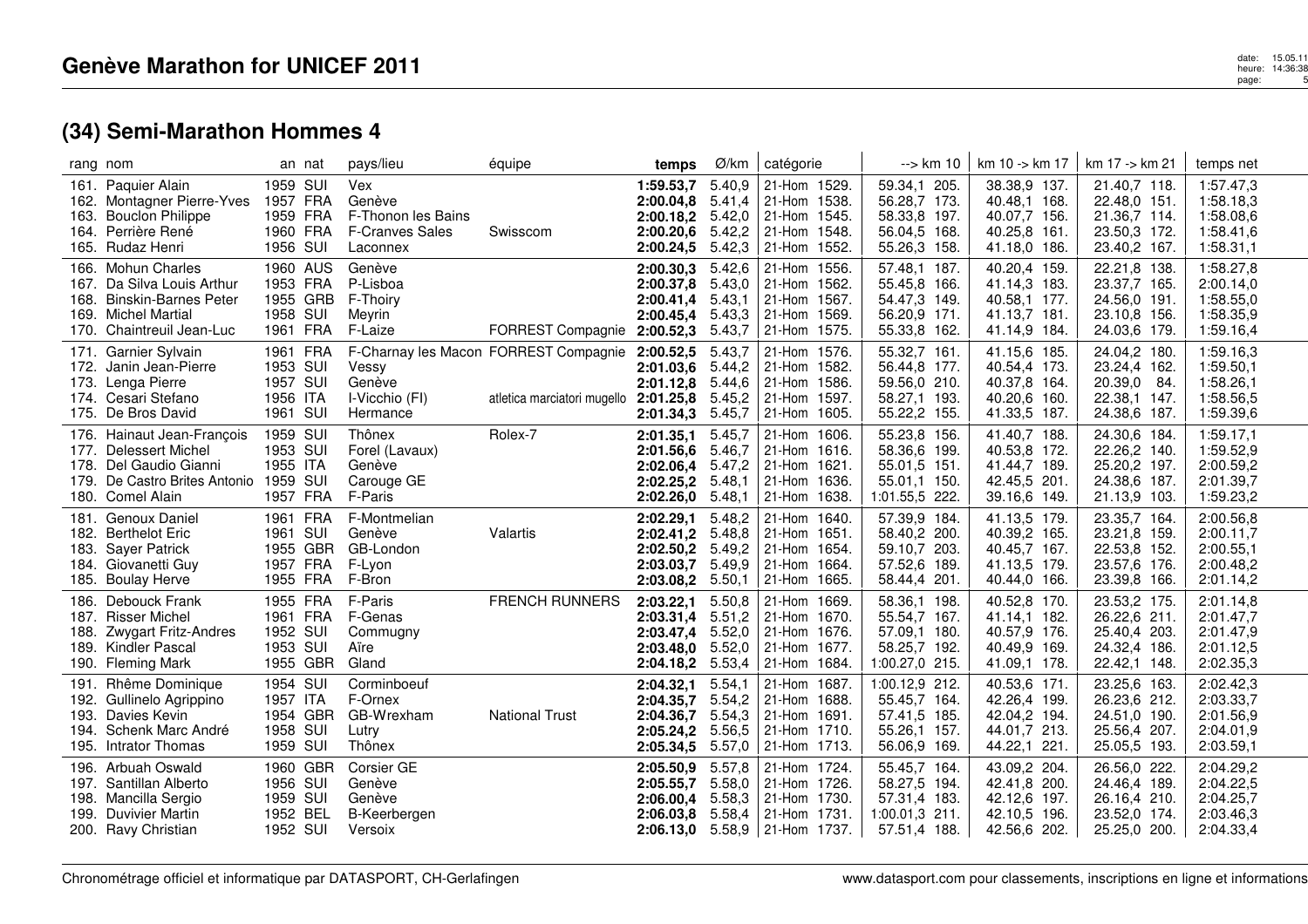## date: 15.05.11<br>heure: 14:36:38<br>page: 14:36:38 page:6

# **(34) Semi-Marathon Hommes 4**

|      | rang nom                                                                                                                         |                                                          | an nat                           | pays/lieu                                                                                  | équipe                                                                     | temps                                                                                  | Ø/km                                           | catégorie                                                                                                | $\rightarrow$ km 10                                                                       | km 10 -> km 17                                                               | km 17 -> km 21                                                               | temps net                                                     |
|------|----------------------------------------------------------------------------------------------------------------------------------|----------------------------------------------------------|----------------------------------|--------------------------------------------------------------------------------------------|----------------------------------------------------------------------------|----------------------------------------------------------------------------------------|------------------------------------------------|----------------------------------------------------------------------------------------------------------|-------------------------------------------------------------------------------------------|------------------------------------------------------------------------------|------------------------------------------------------------------------------|---------------------------------------------------------------|
|      | 201. Aeby François<br>202. Simone Lodovico<br>203. Dupuis Bruno<br>204. Intrator John<br>205. Schmid René                        | 1954 SUI<br>1952 ITA<br>1956 FRA<br>1952 USA<br>1954 SUI |                                  | Lausanne<br>Genève<br>F-Rueil Malmaison<br>F-Ferney Voltaire<br>Le Lignon                  |                                                                            | 2:06.30,8<br>2:07.04,4 6.01,3<br>2:07.21,6 6.02,1<br>2:08.08,6<br>2:08.09,6            | 5.59,7<br>6.04,3<br>6.04,4                     | 21-Hom 1743.<br>21-Hom 1751.<br>21-Hom 1759.<br>21-Hom 1772.<br>21-Hom 1773.                             | 59.18,2 204.<br>58.10,5 191.<br>57.45,4 186.<br>57.27,0 182.<br>56.33,4 174.              | 41.53,0 192.<br>42.20,0 198.<br>43.45,4 209.<br>43.52,7 210.<br>44.11,9 217. | 25.19,6 196.<br>26.33,9 214.<br>25.50,8 205.<br>26.48,9 217.<br>27.24,3 228. | 2:04.37,6<br>2:04.58,7<br>2:05.55,8<br>2:06.33,0<br>2:06.25,8 |
|      | 206. Lawson Michael<br>207. Di Santo Guiseppe<br>208. Pioton Alain<br>209. Pons Dominique<br>210. Berteaux Nicolas               | 1953 FRA<br>1957 FRA                                     | 1959 GBR<br>1959 FRA<br>1952 FRA | Meyrin<br>F-Publier<br>F-Fontenay le Fleury<br>F-Paris                                     | F-Le Kremlin Bicetre casc de val de bièvre<br>Evian off Course<br>ut & run | 2:08.37,8<br>2:08.54,9<br>2:09.08,8 6.07,2<br>2:09.11,9<br>2:09.34,6                   | 6.05,7<br>6.06.5<br>6.07,3<br>6.08,4           | 21-Hom 1782.<br>21-Hom 1793.<br>21-Hom 1797.<br>21-Hom 1798.<br>21-Hom 1810.                             | 59.52,2 208.<br>59.51,9 207.<br>1:03.21,0 229.<br>1:00.23,3 213.<br>1:00.26,4 214.        | 44.15,1 218.<br>42.04.4 195.<br>41.50,0 191.<br>41.57,7 193.<br>43.43,9 208. | 24.30,5 183.<br>26.58,6 223.<br>23.57,8 177.<br>26.50,9 219.<br>25.24,3 199. | 2:06.48,8<br>2:05.43,3<br>2:05.52,9<br>2:06.37,9<br>2:06.51,8 |
|      | 211. Trebert Dominique<br>212. Oortman Gerlings Paul<br>213. Fink Daniel<br>214. Hussey John<br>215. Cassou Jose                 | 1959 SUI<br>1953 SUI<br>1952 BRA                         | 1956 NED<br>1952 GBR             | Carouge GE<br>F-Sergy<br>Neuchâtel<br>Genève<br>BR-Joinville-SC-Brazil Pragas de Joinville |                                                                            | 2:09.35,3<br>2:09.35,8<br>2:09.45,3 6.08,9<br>2:10.17,3<br>2:11.10,9                   | 6.08,4<br>6.08,5<br>6.10,4<br>6.13,0           | 21-Hom 1811.<br>21-Hom 1812.<br>21-Hom 1816.<br>21-Hom 1825.<br>21-Hom 1838.                             | 1:01.48,5 221.<br>58.02,7 190.<br>58.31,2 196.<br>56.34,1 175.<br>1:01.19,1 219.          | 43.56,4 211.<br>43.13,4 205.<br>44.24,4 223.<br>45.46,2 227.<br>42.57,4 203. | 23.50,4 173.<br>28.19,7 232.<br>26.49,7 218.<br>27.57,0 231.<br>26.54,4 220. | 2:07.14,7<br>2:07.14,2<br>2:07.53,6<br>2:08.39,7<br>2:07.57,9 |
|      | 216. Heusser Andre<br>217. Bjorgvinsson David Thor 1956 ISL<br>218. Page Serge<br>219. Fevre Pascal<br>220. Tjaden Bram          | 1956 SUI<br>1954 SUI<br>1961 FRA                         | 1953 NED                         | Genève<br>F-Strasbourg<br>Plan-les-Ouates<br>Genève<br>NL-Zeist                            | Valartis<br><b>PANIKE</b>                                                  | 2:11.13,2 6.13,1<br>$2:11.33,5$ 6.14,0<br>$2:12.00,3$ 6.15,3<br>2:12.21.8<br>2:12.27,7 | 6.16,3<br>6.16,6                               | 21-Hom 1843.<br>21-Hom 1848.<br>21-Hom 1856.<br>21-Hom 1862.<br>  21-Hom $1863.$                         | 59.41,3 206.<br>58.50,3 202.<br>1:01.28,7 220.<br>1:03.53,1 232.<br>1:02.43,6 226.        | 43.37,3 207.<br>45.20,4 225.<br>43.58,3 212.<br>43.15,8 206.<br>44.16,4 220. | 27.54,6 230.<br>27.22,8 227.<br>26.33,3 213.<br>25.12,9 194.<br>25.27,7 201. | 2:08.43,6<br>2:10.30,0<br>2:10.09,0<br>2:09.08.1<br>2:09.40,8 |
| 223. | 221. Lintunen Matti<br>222. Soranzo Pierre<br>Arbesu Michel<br>224. Northland Marco<br>225. Jaccottet Thierry                    | 1960 FIN<br>1953 FRA<br>1961 ESP<br>1957 USA<br>1961 SUI |                                  | FI-Jyväskylä<br>F-Annecy<br>Meyrin<br>Cologny<br>Genève                                    |                                                                            | 2:13.27,4<br>2:13.35,7<br>2:13.37,6<br>2:14.30.8<br>2:14.32,6                          | 6.19,4<br>6.19,8<br>6.19,9<br>6.22,5<br>6.22,5 | 21-Hom 1873.<br>21-Hom 1875.<br>21-Hom 1876.<br>21-Hom 1882.<br>21-Hom 1883.                             | 1:02.08,0 223.<br>1:02.20,8 224.<br>1:02.36,3 225.<br>1:03.31,7 231.<br>1:03.31,2 230.    | 44.11,1 216.<br>44.15,4 219.<br>44.22,9 222.<br>44.03,8 214.<br>45.16,0 224. | 27.08,3 226.<br>26.59,5 224.<br>26.38,4 215.<br>26.55,3 221.<br>25.45,4 204. | 2:11.04,0<br>2:11.30,1<br>2:10.31,9<br>2:11.45,7<br>2:12.16,9 |
|      | 226. Salmon Patrick<br>227. Fasler Jacques<br>228. Sukno Philippe<br>229. Gilliard Christian<br>230. Mergui Gérard               | 1959 FRA<br>1961 SUI<br>1958 FRA<br>1957 SUI<br>1956 FRA |                                  | F-Arenthon<br>Carouge GE<br>F-Paris<br><b>Brenles</b><br>F-Yzeure                          | CellMatesOnTheRun<br>ut & run                                              | 2:15.34,6<br>2:16.06,5<br>2:16.41,0 6.28,6<br>2:17.24,6 6.30,7<br>2:17.35,6            | 6.25,5<br>6.27,0<br>6.31,2                     | 21-Hom 1896.<br>21-Hom 1904.<br>21-Hom 1907.<br>21-Hom 1912.<br>21-Hom 1913.                             | 1:06.10,8 241.<br>1:00.50,5 217.<br>1:05.52,2 239.<br>1:05.04.5 237.<br>1:04.21,6 234.    | 44.09,6 215.<br>46.39,5 232.<br>45.52,3 229.<br>46.24,7 230.<br>46.35,2 231. | 25.14,2 195.<br>28.36,5 234.<br>24.56,5 192.<br>25.55,4 206.<br>26.38,8 216. | 2:12.24,4<br>2:13.53,4<br>2:14.01,5<br>2:15.41,7<br>2:15.02,6 |
| 231. | Shibata Kiyoshi<br>232. Laporte Christian<br>233. Mortbontemps Thierry<br>234. Munoz Misael<br>235. Guzzi Michele                | 1954 JPN<br>1957 FRA<br>1953 FRA<br>1961 SUI             | 1956 CAN                         | Founex<br><b>CAN-Bromont</b><br>F-Annecy<br>F-Norges la Ville<br>Carouge GE                | ArthroAction<br>Norges la ville<br><b>TCG</b>                              | 2:18.31,0<br>2:20.00,7<br>2:20.10,7<br>2:21.13,8<br>2:21.18,7                          | 6.33.8<br>6.38,1<br>6.38,6<br>6.41,6<br>6.41,8 | 21-Hom 1925.<br>21-Hom 1936.<br>21-Hom 1937.<br>21-Hom 1944.<br>21-Hom 1946.                             | 1:04.16,8 233.<br>1:06.17,1 242.<br>1:09.11,5 246.<br>1:03.17,7 228.<br>1:04.24,1 235.    | 45.51,8 228.<br>46.41,7 233.<br>45.26,8 226.<br>50.09,4 239.<br>47.40,1 234. | 28.22,4 233.<br>27.01,9 225.<br>25.32,4 202.<br>27.46,7 229.<br>29.14,5 235. | 2:15.16,8<br>2:17.06,8<br>2:18.02,5<br>2:20.08,7<br>2:18.46,7 |
| 236. | Watzlawick Stephan<br>237. Poupot Denis<br>238. Callai Silva Mario Sérgio 1959 BRA<br>239. Weidmann Daniel<br>240. Peyret Gilles | 1961 SUI<br>1959 FRA<br>1960 SUI                         | 1958 FRA                         | Mies<br><b>F-Biviers</b><br><b>BR-Porto Alegre</b><br>Vessy<br>F-Vetraz Monthoux           | <b>MS Fitness</b>                                                          | 2:21.29.0<br>2:27.09,0<br>2:27.13,1<br>2:27.27,0 6.59,2                                | 6.42,3<br>6.58,4<br>6.58.6                     | 21-Hom 1948.<br>21-Hom 1981.<br>21-Hom 1982.<br>21-Hom 1984.<br><b>2:28.28.5</b> $7.02,2$   21-Hom 1992. | 59.55,0 209.<br>1:05.28,9 238.<br>$1:01.02,0$ 218.<br>1:02.46,0<br>227.<br>1:08.47,7 245. | 50.34,4 240.<br>50.42,2 241.<br>54.15,2 246.<br>48.14,0 237.<br>47.41,6 236. | 30.59,6 238.<br>30.57,9 237.<br>31.55,9 240.<br>36.27,0 248.<br>31.59,2 241. | 2:19.41,4<br>2:24.34,4<br>2:26.55,2<br>2:25.04,2<br>2:25.30,0 |